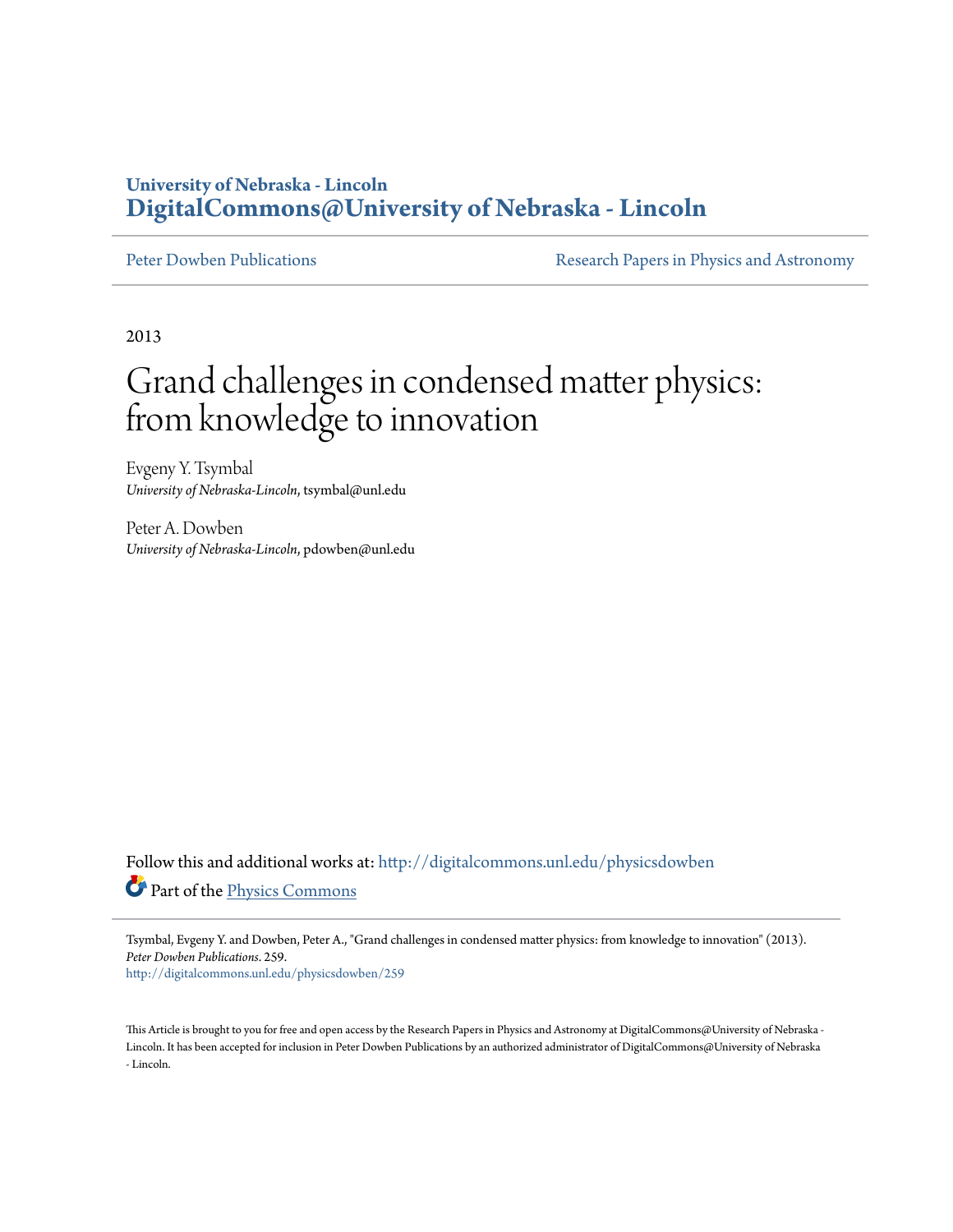

## [Grand challenges in condensed matter physics: from](http://www.frontiersin.org/journal/10.3389/fphy.2013.00032/full) knowledge to innovation

#### *[Evgeny Y. Tsymbal\\*](http://www.frontiersin.org/people/u/82706) and [Peter A. Dowben](http://www.frontiersin.org/people/u/110280)*

*Department of Physics and Astronomy, Nebraska Center for Materials and Nanoscience, University of Nebraska, Lincoln, NE, USA \*Correspondence: tsymbal@unl.edu*

#### *Edited by:*

*Alex Hansen, Norwegian University of Science and Technology, Norway*

**Keywords: condensed matter physics, grand challenges, strongly correlated systems, topological insulators, skyrmions, nanotechnology, spintronics**

Condensed Matter Physics (CMP) explores the fundamental properties of matter and their origins resulting from the interactions of a large number of atoms and electrons. The intricate nature of these interactions results in properties and associated phenomena that often hint at a rich vein of underlying physics. Although the perspective is changing constantly with new discoveries, the basic challenges in CMP are to predict and observe new phenomena and elucidate novel properties of materials often pushing at the frontiers of quantum mechanics [\[1\]](#page-3-0).

CMP is also a field which stimulates technological innovation that revolutionizes modern society. For more than five decades, the engine of CMP has largely been driven by semiconductor industry. Probably the most notable example is the invention of the transistor which was recognized by the 1956 Nobel Prize in Physics given to William Shockley, John Bardeen, and Walter Brattain. The transistor—a basic building block of modern electronic devices—was a result of innovative research in the field of semiconductors. The transistor and the invention of the integrated circuit in 1958 was the starting point for exponential increase in the computational power known as Moore's law [\[2](#page-3-1)]. There is a persistent interplay between the fundamental science and technological applications which provides breadth to CMP [\[3\]](#page-3-2).

One cannot possibly give full justice to the entire range of CMP problems that now command the attention of the condensed matter and materials physics community. Therefore, rather than even try, in this short essay we point out a few fundamental problems of major importance whose solution would further expand our understanding and *Knowledge*, while also mentioning some emerging functional properties of materials where the associated potential applications could foster the technological *Innovation*.

#### **FROM KNOWLEDGE**

In condensed matter, striking phenomena emerge from interactions between the constituent particles and the interplay between coupled degrees of freedom. The quantum-mechanical nature of these interactions makes condensed matter phenomena non-trivial and often counterintuitive. Superconductivity is one of the extraordinary examples of such a behavior.

Superconductivity is the property of a material to carry an electrical current with no dissipation of energy. First discovered by Onnes in 1911, superconductivity had no explanation for nearly half a century. Only in 1957 did Bardeen, Cooper, and Schrieffer (BCS) elucidate superconductivity as an effect caused by condensation of Cooper pairs into a boson-type state [\[4](#page-3-3)]. The BCS theory provided a consistent understanding of this phenomenon in metals where the superconducting transition occurs at cryogenic temperatures. However, 20 years later Karl Müller and Johannes Bednorz discovered cuprate superconductors which had much higher transition temperatures [\[5](#page-3-4)]. Properties of these high-temperature superconductors did not match the BCS theory based on electron pairing due to electron-phonon interaction. So far, no generally accepted theory of high-temperature superconductivity exists, while the recent discovery of superconductivity in iron pnictides may also indicate a non-conventional mechanism. Microscopic understanding of superconductivity in these compounds remains a challenge for CMP.

High-temperature superconductivity leads directly to one of the immense problems in CMP—understanding the properties of strongly correlated electronic systems. The key feature of the strongly correlated systems is that their electronic behavior cannot be described adequately in terms of the non-interacting particles picture. For example, due to poor screening, the interaction energy between valence electrons in doped complex oxide materials often overcomes their kinetic energy, resulting in a strongly coupled many-body ground state. Similarly, actinides and lanthanides are characterized by the localized *f* levels, which are often hybridized with *s*, *p*, and *d* states, leading to the strong on-site and inter-site Coulomb interactions where a single-particle wave function is a poor approximation. Properties of the strongly correlated systems are controlled by the competition between different electronic phases, often characterized by various types of charge and spin ordering and involving different length and energy scales. This competition leads to intrinsic inhomogeneities (e.g., phase separation) in these materials and intricate phase diagrams. As a result of the strong electron-electron correlations, these materials are extremely sensitive to external perturbations and display a variety of interesting properties, such as hightemperature superconductivity, colossal magnetoresistance, metal-insulator transitions, etc. Condensed matter systems are intrinsically many body, and while the quantum mechanical single particle picture (plus a whole host of perturbations and corrections) works surprisingly well in explaining much of the phenomena observed, we have to admit that the solutions constructed are often *ad hoc*, and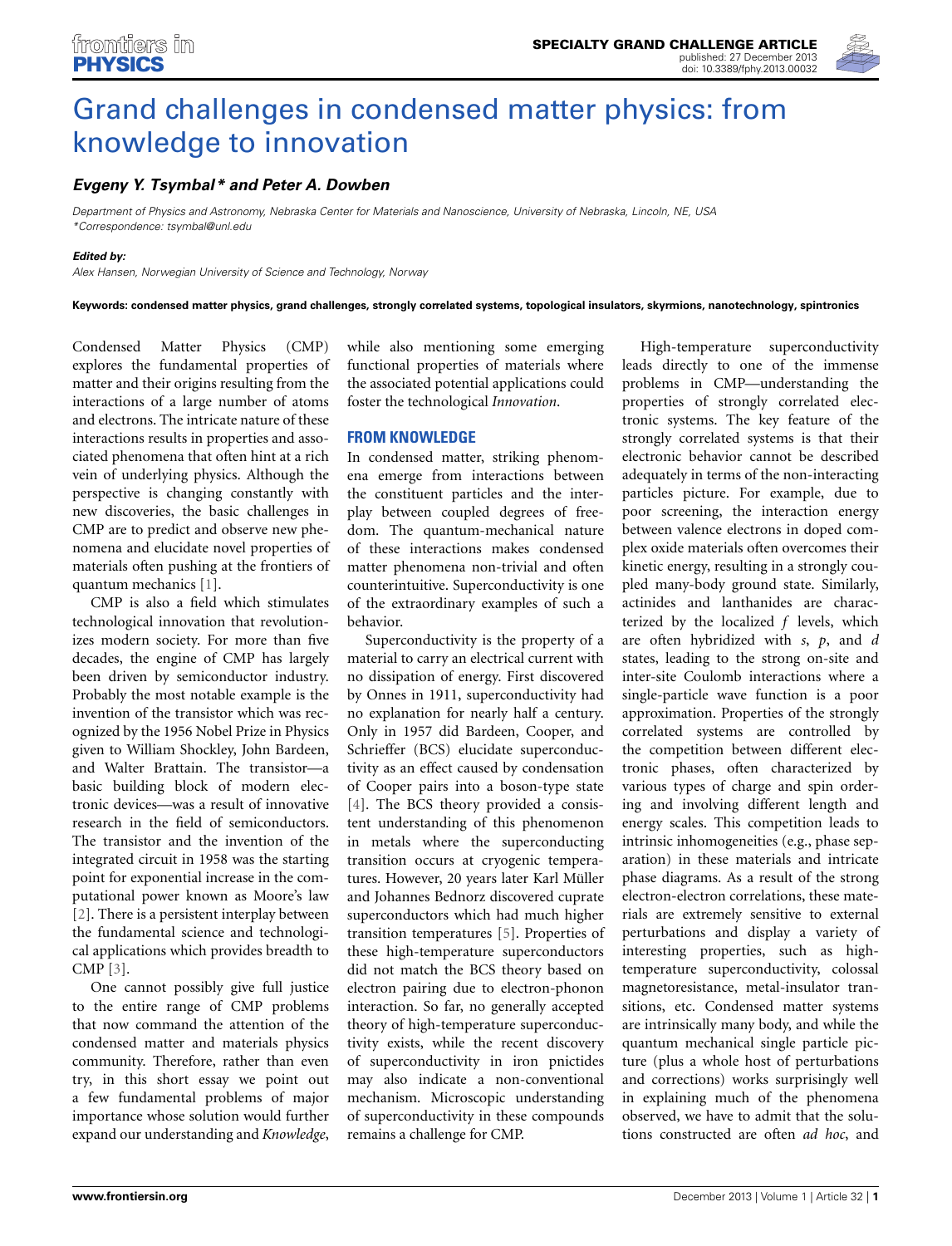only vaguely address the many body electronic structure. Reformulating solid-state theory to adequately describe strongly correlated systems is another grand challenge in CMP.

The emergence of non-trivial cooperative phenomena in CMP is often driven by the interplay between well-known constituents; yet the collective behavior may be strikingly dissimilar and often unexpected. This is the case for the new quantum states of matter recently discovered. For example, the *fractional quantum Hall* state represents a peculiar electronic liquid, where an added electron breaks up into new particles, each carrying an exact fraction of the electron charge [\[6,](#page-4-0) [7\]](#page-4-1). Perpendicular-to-the-plane magnetic field applied to a two-dimensional electron system breaks up the otherwise continuous distribution of electron energies into discrete states known as Landau levels. At a sufficiently high magnetic field, all electrons lie on the lowest Landau level precisely at the same kinetic energy. Coulomb interaction between electrons dominates their behavior, representing a strongly interacting quantum system: a new strongly-correlated state of matter.

Critical phenomena and phase transitions are an important constituent of modern CMP. Phase transition refers to the transformation of thermodynamic system from one phase or state of matter to another. Systems undergoing a phase transition exhibit critical behavior, where several properties such as specific heat and susceptibility diverge. Some transitions, such as the paramagnetic-ferromagnetic phase transition, occur "continuously" so that close to the critical temperature it becomes impossible to assign the state to either of the two phases involved, and the system exhibits a new critical behavior. Continuous phase transitions are described by the Ginzburg-Landau theory [\[8](#page-4-2)], which exploits the so-called mean field approximation. However, a number of phase transitions, such as metal-insulator transitions, do not follow the Ginzburg-Landau approach. Phase transitions, especially in strongly correlated systems, is an active area of research.

The complexity of physical phenomena is also evident in soft matter—a subfield of condensed matter which involves physical states that are easily deformed by thermal or mechanical means. The soft matter involves a variety of organic materials such as polymers, colloids, and liquid crystals. An important common feature of these materials is that the most interesting properties of soft matter emerge directly from its atomic or molecular constituents. The complexity and diversity of physical behaviors of soft matter is due to the fact that the macroscopic properties of these materials is determined by interactions at the mesoscopic scale which, on one hand, involves a large number of atoms and molecules, but, on the other hand, is much smaller than the macroscopic scale. Although soft materials emerge in different forms, many of their physical and chemical properties have common origins, such as multiple degrees of freedom, weak interactions between structural constituents, and a subtle balance between contributions to the free energy from entropy and enthalpy. All these materials are sensitive to external conditions and characterized by sizable thermal fluctuations, emergence of metastable states, and a wide variety of forms.

Several significant efforts in CMP are related to the exploration of materials properties at the nanometer scale. Materials properties at distances of 100 nanometers or less deviate significantly from the bulk properties leading to new phenomena and functional characteristics. As dimensions shrink to the nanoscale, surface and interface properties dominate the material behavior: according to Kroemer (a 2000 Nobel Prize Laureate) "The interface is the device." The old view: "God made the bulk; the surface was invented by the devil," articulated by Wolfgang Pauli (the 1945 physics Nobel Prize Laureate), must be somehow overcome in the culture of CMP.

An important class of nanoscale objects is based on an intrinsically twodimensional material—graphene—a sheet of carbon atoms bonded in a honeycomb pattern [\[9\]](#page-4-3). Groundbreaking experiments on graphene were acknowledged by the 2010 Nobel Prize in Physics given to Geim and Novoselov. The growth of single crystalline graphene with the controllable number of layers still remains a challenge, although a significant progress has been achieved in the recent years. The intensity of research on graphene is now enormous,

and has been expanded now to other structurally similar two-dimensional materials, such as hexagonal boron nitride,  $MoS<sub>2</sub>$ , and WSe<sub>2</sub>, opening a vista of reduced dimensional systems with a range of spinorbit coupling effects from barely none at all to quite significant.

There are a number of systems where key properties (conductivity, spin-orbit coupling, spin current) are protected by topology. Among them are the topological insulators—electronic materials that have a bulk band gap like ordinary insulators, but exhibit conducting states on their edge or surface [\[10](#page-4-4)]. Unlike band insulators that can also support conductive surface states [\[11](#page-4-5), [12\]](#page-4-6), the surface states of topological insulators are special due to being symmetry protected by time reversal symmetry. The two-dimensional topological insulator can be considered as a quantum spin Hall state, where helical edge states interconnect spin and momentum of the carriers and lead to quantized conductance of charge and spin [\[13\]](#page-4-7). Indeed, the quantum spin Hall effect in HgTe/(Hg,Cd)Te quantum wells may point to fundamentally new quantum state of matter [\[14\]](#page-4-8). Other topological objects in condensed matter (though extensively discussed outside condensed matter for decades) are skyrmions [\[15](#page-4-9)]—a twisted vertex configuration of a two-dimensional ferromagnet. Skyrmions may form spontaneously in magnetic materials though a Dzyaloshinskii-Moriya interaction without the assistance of external fields or the proliferation of defects [\[16\]](#page-4-10). Magnetic skyrmions are typically as small as a 1 nm in size and arrange in two-dimensional lattices [\[17](#page-4-11)]. They can be created and erased in a controlled way using local spin-polarized currents from a scanning tunneling microscope [\[18](#page-4-12)], which opens the potential for their use in informationstorage concepts.

#### **TO INNOVATION**

Discoveries of novel phenomena and materials properties driven by fundamental studies in CMP often are realized in industrial innovations. We have already mentioned the discovery of the transistor which has revolutionized the semiconductor industry. Another prominent example (though not of the same scope as semiconductor technology) is *spintronics* where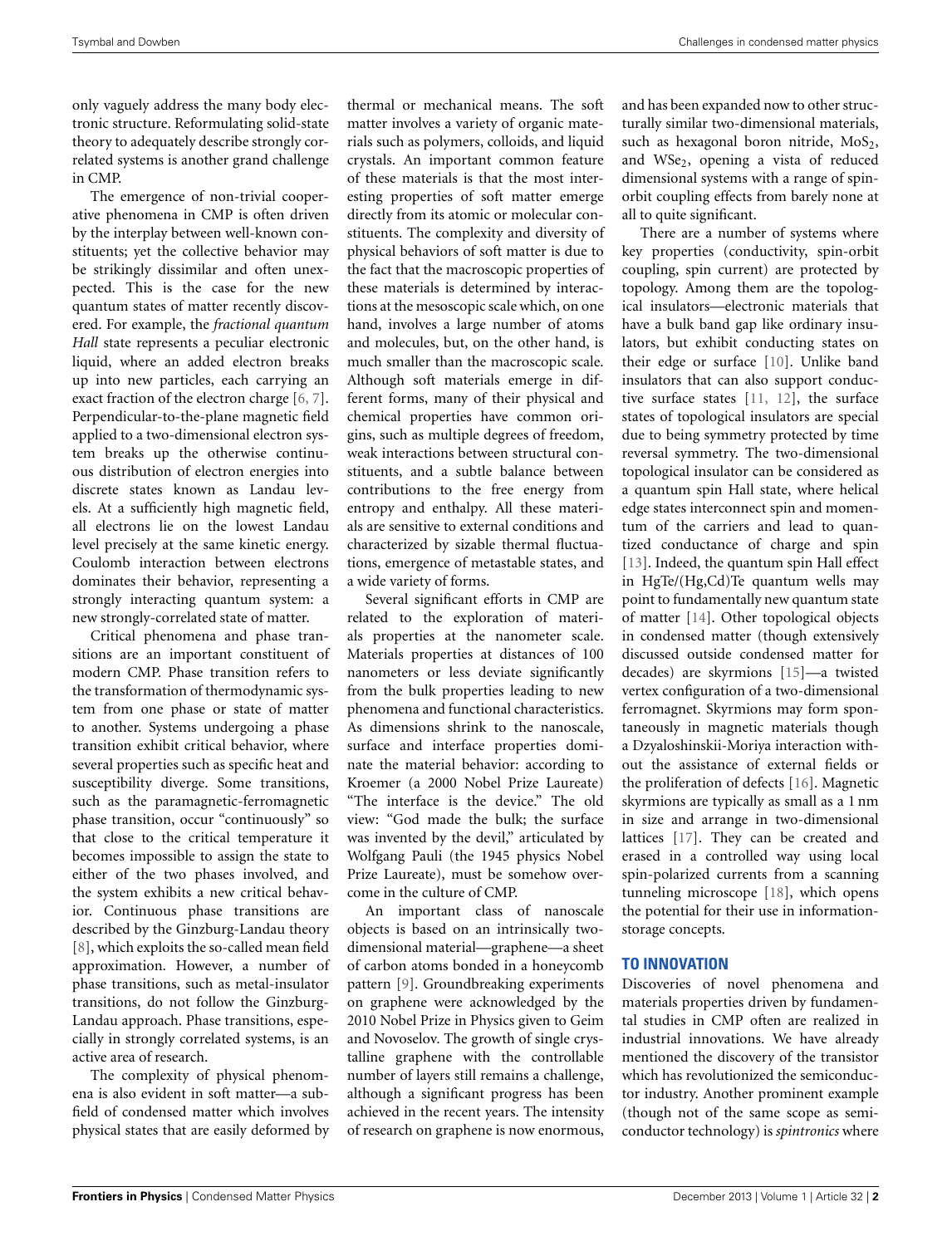both electron charge and spin contribute to the functional properties of electronic and data storage devices [\[19\]](#page-4-13).

The spin nature of electron transport lies in the heart of modern magnetic data storage technologies, such as computer hard drives and magnetic random access memories (MRAMs), and illustrates the progress from Mott's efforts in 1936 to understand the importance of the electron spin in electrical conductivities of the transition metals and their alloys [\[20](#page-4-14), [30](#page-4-15)]. Current spintronics technology employs a magnetoresistive device, a metallic spinvalve or a magnetic tunnel junction, that consists of two ferromagnetic electrodes separated by a thin spacer layer of nonmagnetic material. The flow of carriers through the device is determined by the direction of their spin relative to the magnetization of the device's electrodes resulting in giant magnetoresistance (GMR) [\[21,](#page-4-16) [22](#page-4-17)] if the spacer is metallic and in tunneling magnetoresistance (TMR) [\[23,](#page-4-18) [24](#page-4-19)] if the spacer is insulating. The discovery of GMR was recognized by the 2007 Nobel Prize in Physics given to Fert and Grünberg, for the impact of GMR on the technology that is used to read data on hard disks.

Spintronics has evolved into a vigorous field of research involving, e.g., the search for magnetic dilute semiconductors with the Curie temperature above the room temperature, spin injection in metals and semiconductors, spin-dependent thermal effects, and current driven spintransfer torques. The latter is especially relevant to modern technologies, since the spin transfer torques can be used to switch the magnetization direction, thus providing an advanced tool to write the information in MRAMs. The spin Hall effect, which was predicted more than 40 years ago [\[25](#page-4-20)] but experimentally demonstrated only recently [\[26,](#page-4-21) [27](#page-4-22)], may also become an ingredient in device functionalities. Driven by the spin-orbit interaction, an electrical current induces a transverse spin current and results in the appearance of spin accumulation on the lateral surfaces of a current-carrying sample. The spin current driven by the spin Hall effect opens up interesting possibilities for spin-torque switching of magnetization of a ferromagnet at room temperature [\[28\]](#page-4-23).

The emergent phenomena in CMP will likely be decisive in extending or altering the shape of the International Technology Roadmap for Semiconductors, which could help in maintaining the Moore's law [\[2](#page-3-1)]. Reducing CMOS transistor dimensions to cater for higher speed and higher packing density leads to the increasing source-drain leakage and hence to the escalating power dissipation. Overcoming this problem requires novel materials and approaches for device operation. Various schemes have been proposed involving voltage control of magnetization, graphene field effect transistors, non-local spin valves, ferroelectric tunnel junctions, and others. Special emphasis is made on non-volatile operation of these devices which puts forward again an emphasis on ferromagnetism and ferroelectricity, long standing important subfields of CMP. The challenges are vast: the stated goals are non-volatile memory and logic with switching energy less that  $10^{-2}$ fJ, switching speeds of 1 GHz or better and stability over  $10^{16}$  switches.

CMP plays an important role in meeting energy demands of the modern society. Affordable energy, mainly from fossil fuels, has enabled technological and human development. However, the deepening energy crisis requires a coordinated effort to harness alternative resources of renewable energy to create more energy-efficient and environmentally friendly technologies. The exploration of new materials is a necessary condition to effectively address the present and future grand challenges in energy generation, conversion, storage, and efficient utilization. The role of CMP in these challenges is hard to overestimate [\[3](#page-3-2)].

One example is the effort in developing cheaper and more efficient solar cells electrical devices converting the energy of light into electricity by the photovoltaic effect. Another example is solidstate lighting, which has made remarkable progress in recent years. There are other energy-related technologies where CMP has contributed and continues contributing significantly. Among them are the light-assisted water decomposition which directly converts solar power to hydrogen by means of photocatalysis and the development of thermoelectric materials which can be used for conversion between thermal and electrical energy.

Obviously the above examples are not exhaustive but provide a flavor of the breadth of the CMP research. The future looks bright for the development of new materials to obtain more and greater functionality and enhanced performance. Concerning the fundamental challenges, such as an adequate description of strongly correlated electronic systems, there is the glimmer of new knowledge that now beckon us toward a much better understanding of not only CMP itself, but also other disciplines, such as quantum mechanics generally. Moreover, there are analogies between phenomena occurring in condensed matter, such as formation of topological defects or symmetry-breaking phase transitions, and processes intrinsic to early universe cosmology [\[29](#page-4-24)]. This relevance of CMP to other disciplines emphasizes the stature of the field and the significance of its grand challenges.

#### **ACKNOWLEDGMENTS**

The authors acknowledge the NSF funded Nebraska Materials Research Science and Engineering Center (Grant No. DMR-0820521) for supporting fruitful research and collaboration of the authors during the last 11 years and the NRI funded Center for NanoFerroic Devices for stimulating engagement of the authors in the technologically challenging research. The authors are grateful to Verona Skomski for her assistance in preparation of the manuscript.

#### **REFERENCES**

- <span id="page-3-0"></span>1. Kohn W. An essay on CMP in the twentieth century. *Rev Mod Phys.* (1999) **71**:S59–S77. doi: 10.1103/RevModPhys.71.S59
- <span id="page-3-1"></span>2. Moore GE. Cramming more components onto integrated circuits. *Proc IEEE* (1998) **86**:82–5. doi: 10.1109/JPROC.1998.658762
- <span id="page-3-2"></span>3. Committee on CMMP 2010, Solid State Sciences Committee, Board on Physics and Astronomy, Division on Engineering and Physical Sciences, National Research Council. *Condensed-Matter and Materials Physics: The Science of the World Around Us*. Washington, DC: National Academies Press (2007). 259.
- <span id="page-3-3"></span>4. Bardeen J, Cooper LN, and Schrieffer JR. Theory of superconductivity. *Phys Rev.* (1957) **108**:1175–204. doi: 10.1103/PhysRev.108. 1175
- <span id="page-3-4"></span>5. Bednorz JG, and Mueller KA. Possible high T*<sup>C</sup>* superconductivity in the Ba-La-Cu-O